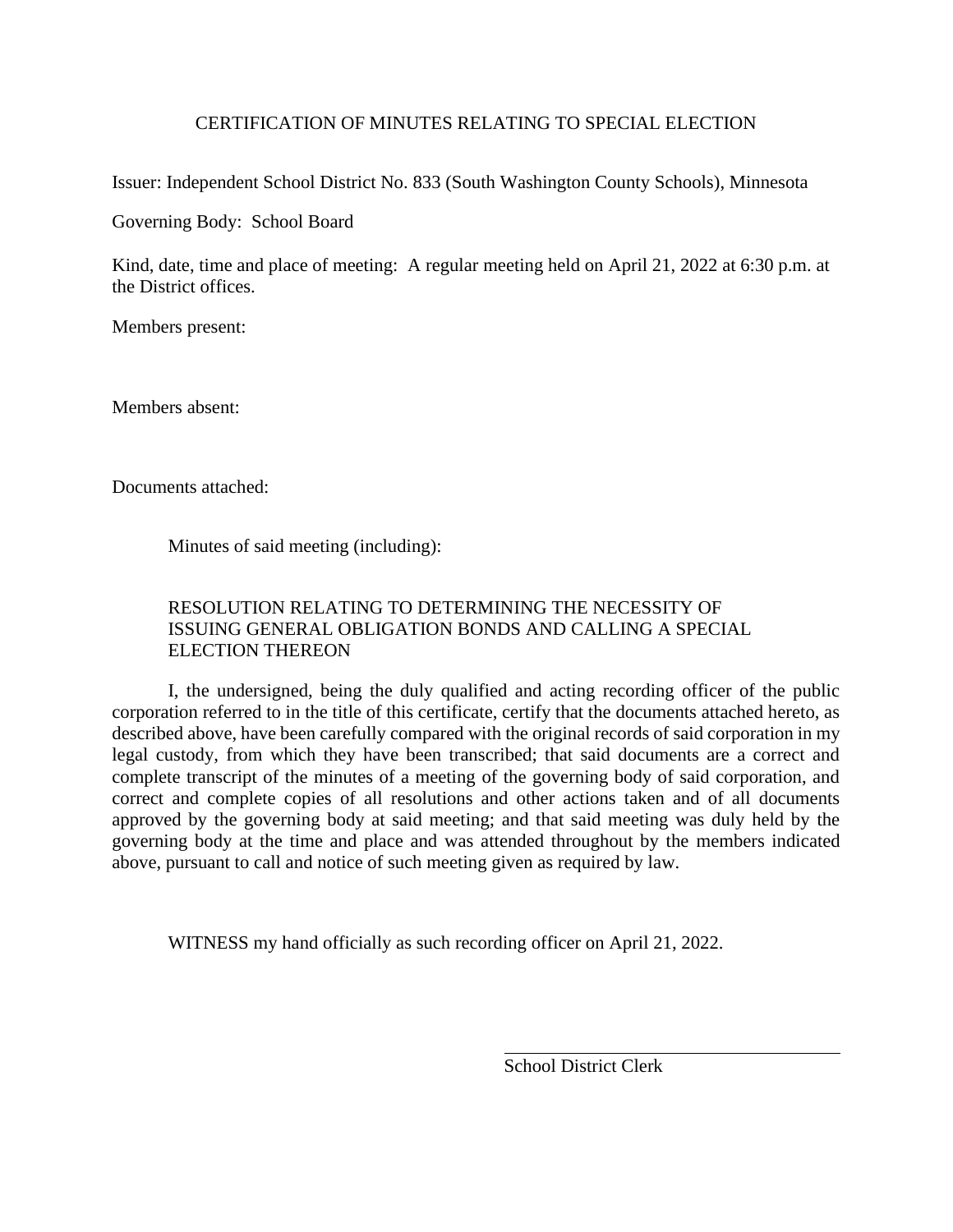Member \_\_\_\_\_\_\_\_\_\_\_ introduced the following resolution and moved its adoption, which motion was seconded by Member  $\qquad \qquad$ :

# RESOLUTION RELATING TO DETERMINING THE NECESSITY OF ISSUING GENERAL OBLIGATION BONDS AND CALLING A SPECIAL ELECTION THEREON

BE IT RESOLVED by the School Board (the Board) of Independent School District No. 833 (South Washington County Schools), Minnesota (the School District) as follows:

It is hereby found, determined and declared as follows:

1. The Board has investigated the facts and does hereby find, determine and declare that it is necessary and expedient to issue general obligation school building bonds of the School District in an aggregate amount not to exceed \$462,660,000 (the Bonds) for acquisition and betterment of school sites and facilities including, but not limited to, construction of two elementary schools, expansion of three high schools, improvements to facilities districtwide and land acquisition, pursuant to Minnesota Statutes, Chapter 475.

2. The projects described in paragraph 1 will be submitted to the Commissioner of Education of the State of Minnesota for Review and Comment. Said projects and such submission are hereby approved by this Board. The actions of the School District's administration in applying to the Minnesota Department of Education for the Commissioner's Review and Comment and taking such other actions as necessary to comply with the provisions of Minnesota Statutes, Section 123B.71, as amended, are hereby directed, authorized, approved and ratified in all respects. The Board's determination to hold the election to authorize the issuance of the Bonds is contingent upon receiving a favorable Review and Comment. When the Commissioner's favorable Review and Comment is received, the Clerk is authorized and directed to publish a summary of the Review and Comment in a legal newspaper of general circulation in the School District not less than twenty (20) nor more than sixty (60) days before the special election date and the School District will hold a public meeting on the Review and Comment prior to the date of the election.

3. The question on the issuance of the Bonds shall be submitted to the qualified electors of the School District at a special election, which is hereby called and directed to be held in conjunction with the state primary election on Tuesday, August 9, 2022, between the hours of 7:00 a.m. and 8:00 p.m.

4. Pursuant to Minnesota Statutes, Section 205A.11, the precincts and polling places for this special election are those precincts or parts of precincts located within the boundaries of the School District which have been established by the governing bodies located in whole or in part within the School District.

5. The Clerk is hereby authorized and directed to cause written notice of the special election to be: (a) provided to the County Auditor at least seventy-four (74) days before the date of the special election; (b) provided to the Commissioner of Education at least seventy-four (74) days before the date of the special election; (c) posted at the administrative offices of the School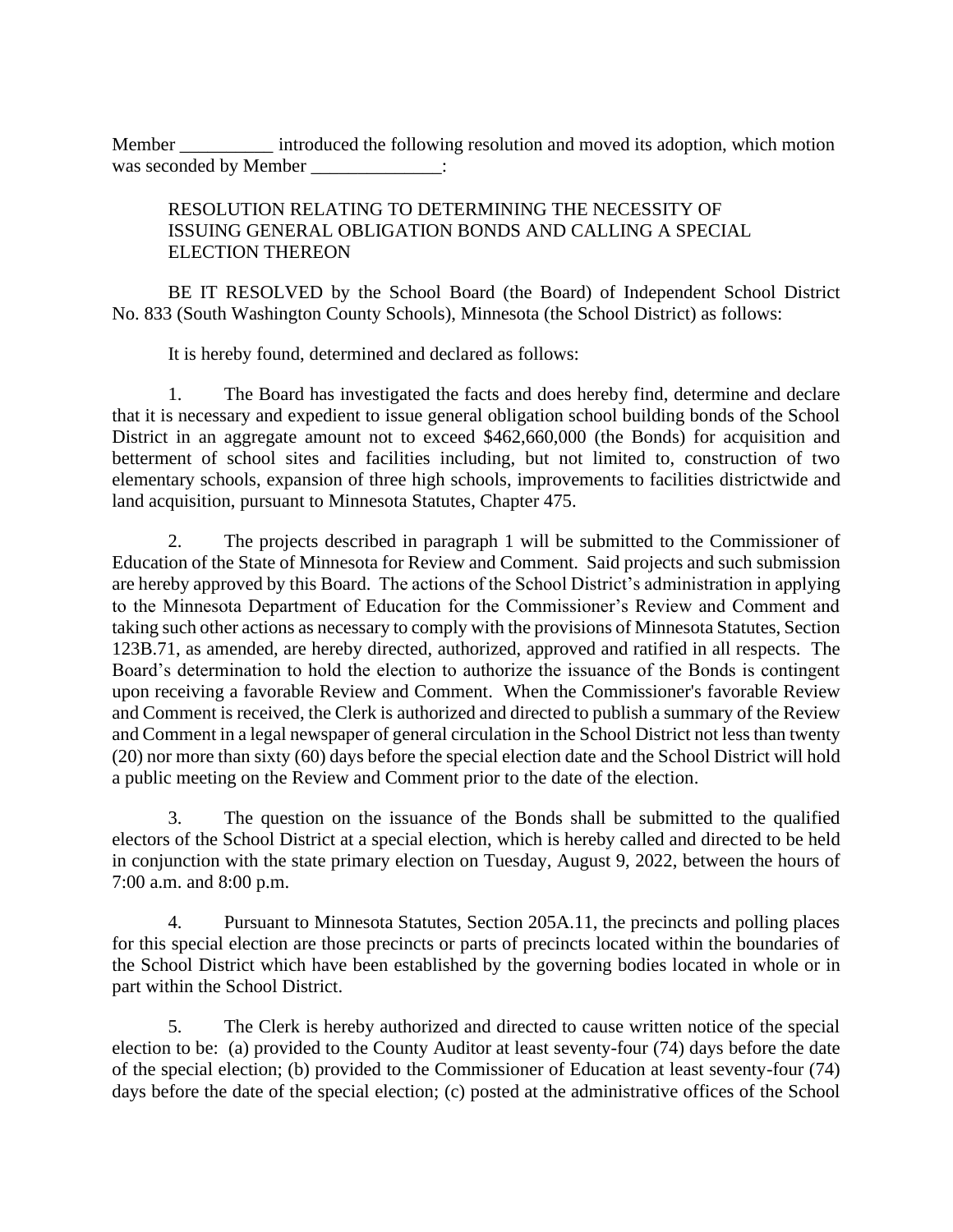District, for public inspection, at least ten (10) days before the date of the special election; and (d) published in the official newspaper of the School District once each week for at least two consecutive weeks, with the last publication being at least one week before the date of the special election. The Notice of Special Election shall be prepared in substantially the following form: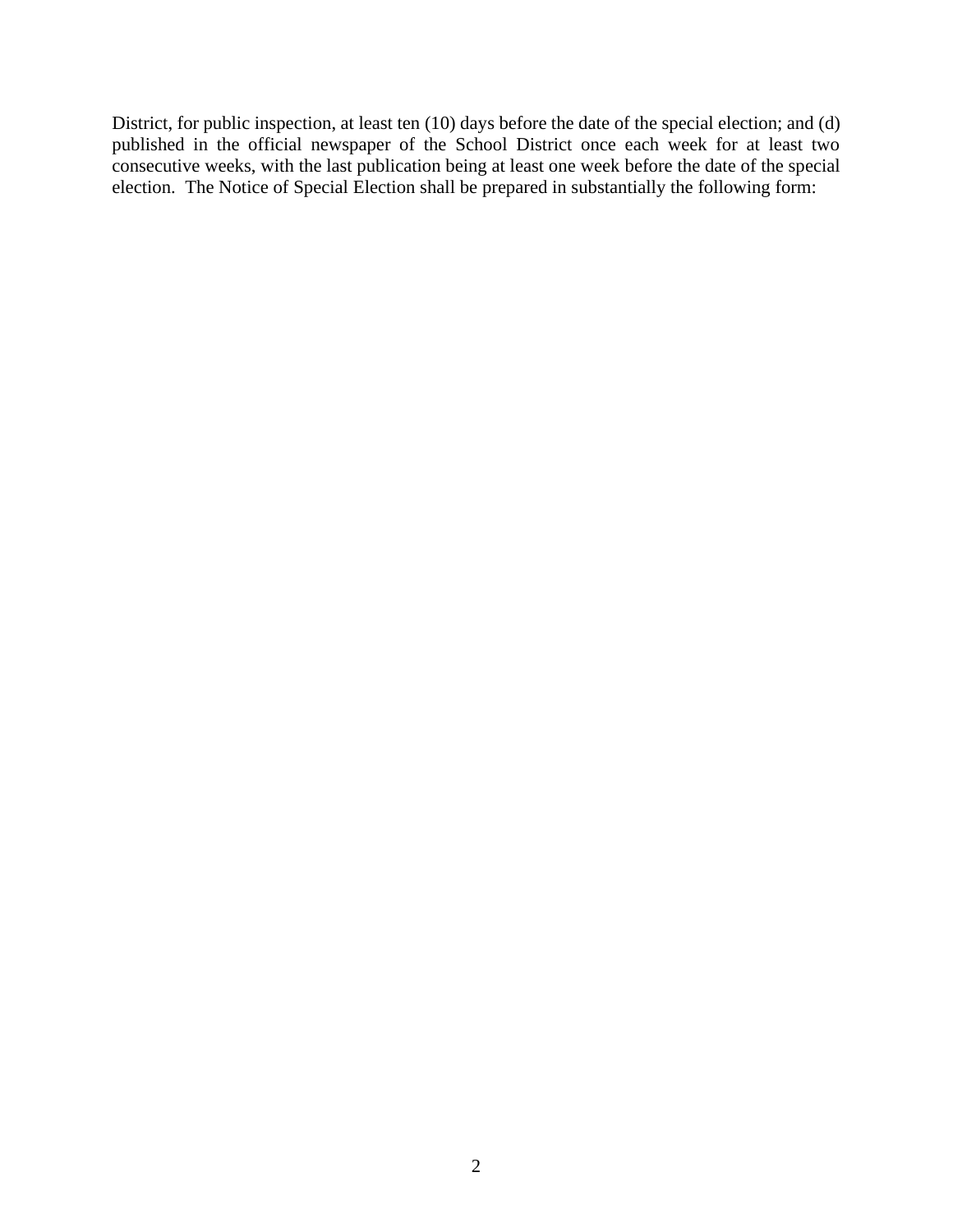### **NOTICE OF SPECIAL ELECTION INDEPENDENT SCHOOL DISTRICT NO. 833 (SOUTH WASHINGTON COUNTY SCHOOLS), MINNESOTA**

NOTICE IS HEREBY GIVEN that a special election has been called and will be held in and for Independent School District No. 833 (South Washington County Schools), Minnesota, on August 9, 2022, between the hours of 7:00 a.m. and 8:00 p.m. to vote on the following question:

### **School District Question School Building Bonds**

Shall the board of Independent School District No. 833 (South Washington County Schools), Minnesota be authorized to issue general obligation school building bonds in an amount not to exceed \$462,660,000 for acquisition and betterment of school sites and facilities including, but not limited to, construction of two elementary schools, expansion of three high schools, improvements to facilities districtwide and land acquisition?

### **BY VOTING "YES" ON THIS BALLOT QUESTION, YOU ARE VOTING FOR A PROPERTY TAX INCREASE**

The precincts and polling places for the special election will be the precincts and polling places used for the state primary election.

All qualified electors residing in said School District may cast their ballots at the polling places for the precincts in which they reside during the polling hours specified above.

A voter must be registered to vote to be eligible to vote in the special election. Unregistered individuals may register to vote at the polling places on election day.

Dated: April 21, 2022. BY ORDER OF THE SCHOOL BOARD

 $\sqrt{s/2}$ , Clerk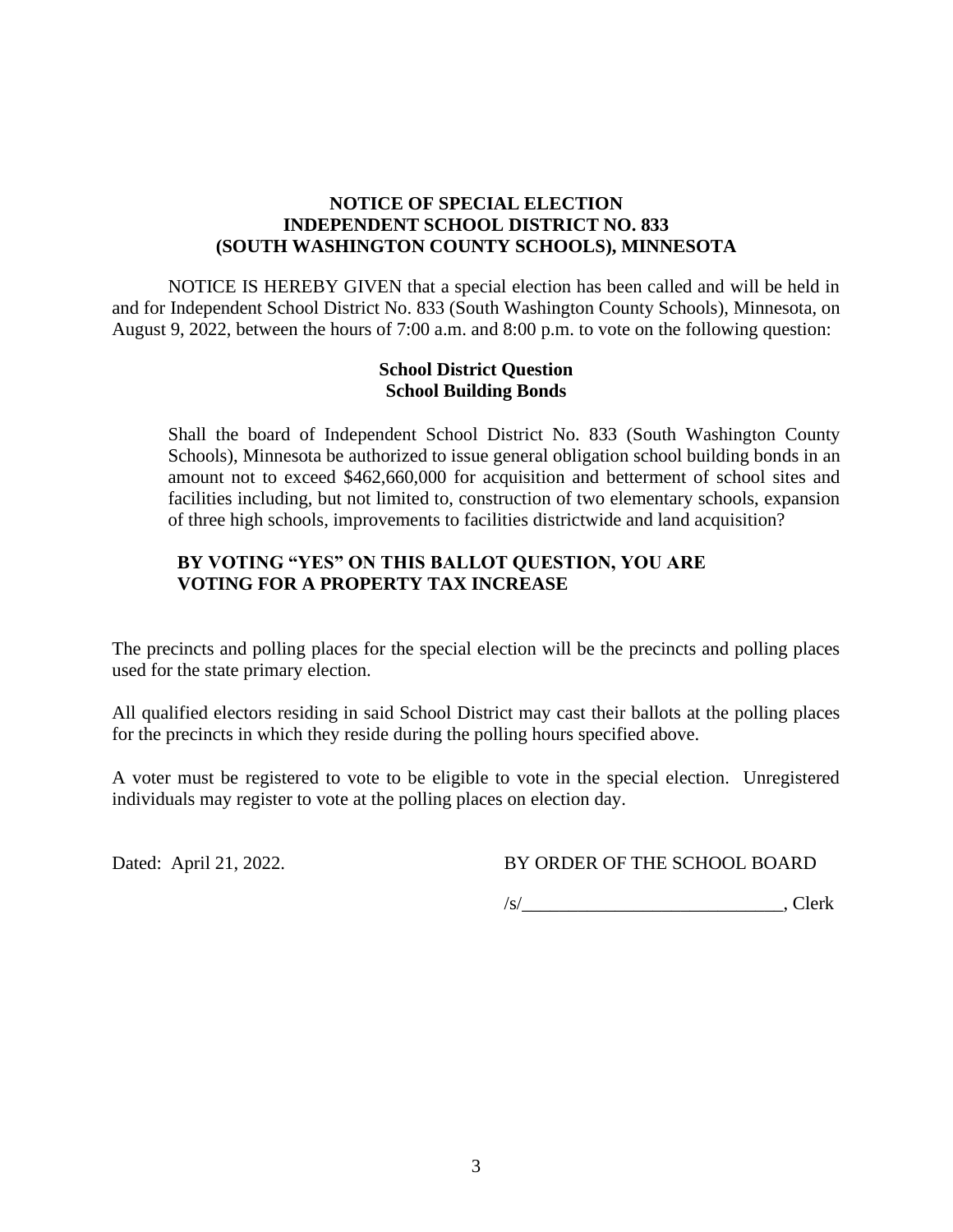6. The Clerk is authorized and directed to acquire and distribute such election materials as may be necessary for the proper conduct of this special election. If an optical scan voting system is being used, the Clerk shall comply with the laws and rules governing the procedures and requirements for optical scan voting systems. The Clerk is authorized and directed to acquire and distribute such election materials and to take such other actions as may be necessary for the proper conduct of this special election and generally to cooperate with election authorities conducting any other elections on that date. The Clerk and members of the administration are authorized and directed to take such actions as may be necessary to coordinate this election with other elections, including entering into agreements with appropriate municipal and county officials regarding preparation and distribution of ballots or ballot cards, election administration, and cost sharing.

7. The Clerk is authorized and directed to cause a printed ballot for the question to be prepared in accordance with Minnesota Statutes, Section 205A.08, Subdivision 5 and the rules of the secretary of state for use at the special election. If an optical scan voting system is being used, the Clerk shall cause official ballots to be printed according to the format of ballots for optical scan voting systems provided by the laws and rules governing optical scan voting systems. The Clerk is further authorized and directed to cause a sample ballot to be posted in the administrative offices of the School District, for public inspection, at least four (4) days before the date of the special election and to cause two sample ballots to be posted at each polling place on the date of the special election and to cooperate with the proper election officials to cause ballots or ballot cards to be prepared for use at said election. The ballot shall be in substantially the following form, with such changes in form and instructions as may be necessary to accommodate the use of an optical scan voting system: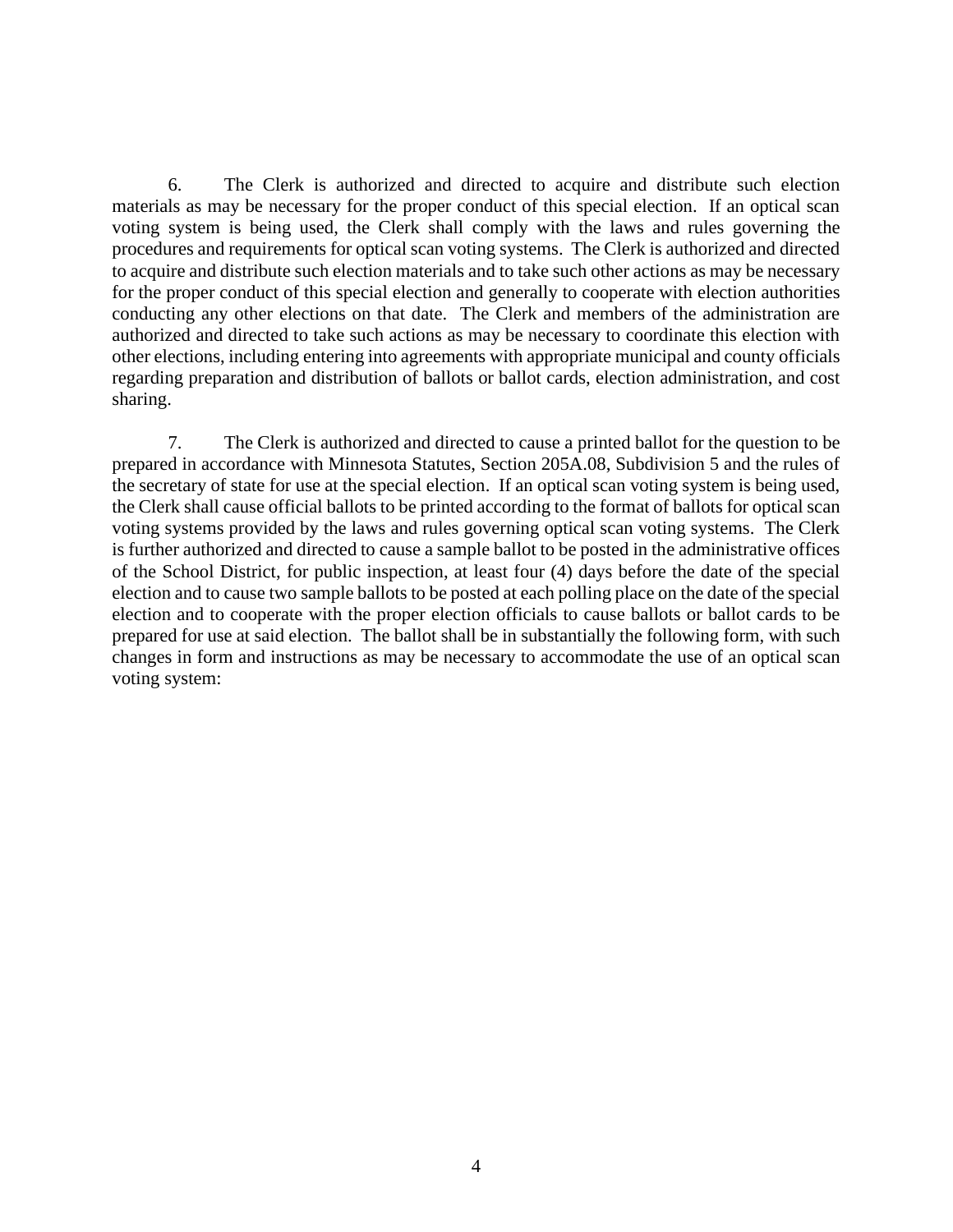# **Special Election Ballot School District Ballot Independent School District No. 833 (South Washington County Schools), Minnesota**

# **August 9, 2022**

\_\_\_\_\_\_\_\_\_\_\_\_\_\_\_\_\_\_\_\_\_\_\_\_\_\_\_\_\_\_\_\_\_\_\_\_\_\_\_\_\_\_\_\_\_\_\_\_\_\_\_\_\_\_\_\_\_\_\_\_\_\_\_\_\_\_\_\_\_\_\_\_\_\_\_\_\_\_

# **Instructions to Voters**

To vote, completely fill in the oval(s) next to your choice(s) like this:

To vote for a question, fill in the oval next to the word "Yes" for that question. To vote against a question, fill in the oval next to the word "No" for that question.

### **School District Question School Building Bonds**

**YES NO** Shall the board of Independent School District No. 833 (South Washington County Schools), Minnesota be authorized to issue general obligation school building bonds in an amount not to exceed \$462,660,000 for acquisition and betterment of school sites and facilities including, but not limited to, construction of two elementary schools, expansion of three high schools, improvements to facilities districtwide and land acquisition?

# **BY VOTING "YES" ON THIS BALLOT QUESTION, YOU ARE VOTING FOR A PROPERTY TAX INCREASE**

(Reverse side of ballot)

OFFICIAL BALLOT

August 9, 2022

Judge

Judge

(The ballot is to be initialed by two judges)